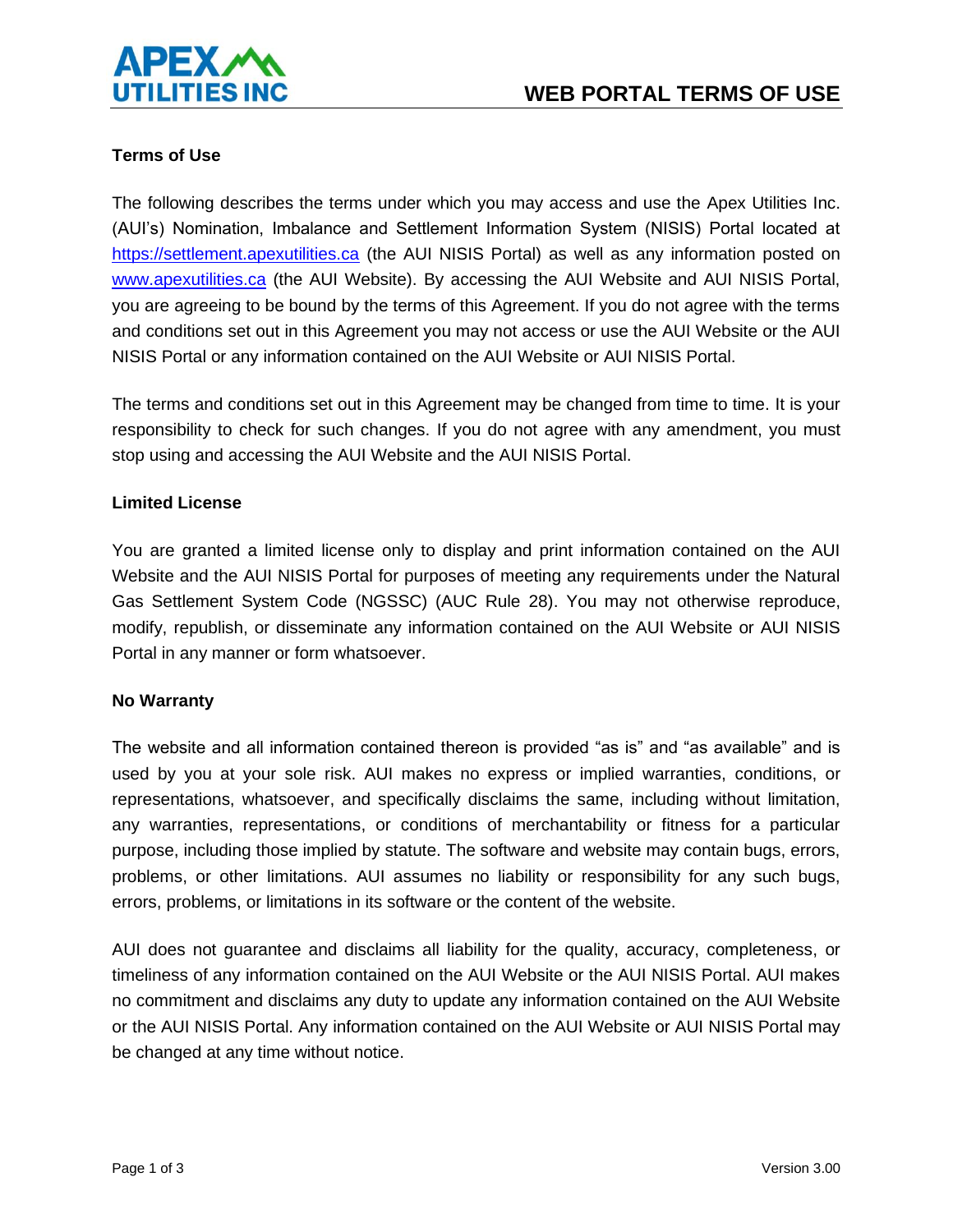

## **Disclaimer of Liability**

In no event will AUI be liable for any direct, special, indirect, incidental or consequential damages or loss of profits arising out of, or in connection with, the use or inability to use the AUI Website or the AUI NISIS Portal or any use or reliance on any information contained on the AUI Website, however arising, including, without limitation, any lost data, lost business profits, business interruption, personal injury, or any other pecuniary loss, whether in an action in contract, negligence or otherwise, even if AUI has been informed of the possibility thereof.

In all other circumstances, AUI's total aggregate liability to you or any third party, however arising, will be limited to \$100.00 (Cdn).

### **External Links**

Links to websites outside of the AUI Website and AUI NISIS Portal are provided as a convenience only and are not part of the AUI Website or the AUI NISIS Portal. No endorsement of any third party products or services, information, material or content referred to, included on or linked from the AUI Website or the AUI NISIS Portal is expressed or implied.

## **Proprietary Rights**

Except as otherwise noted, the content, text, graphics, and software located on or at the AUI Website and AUI NISIS Portal are copyright © 2011 Apex Utilities and © 2013 Apex Utilities Inc., respectively.

Certain words, phrases, names, designs, or logos used on the AUI Website and the AUI NISIS Portal may constitute trademarks, service marks, or trade names of AUI or other entities. Except as specifically set out herein, you may not use any such trademarks, service marks, or trade names in any manner whatsoever.

### **General**

This Agreement, the relationships between you and AUI and the use of AUI's Website and AUI's NISIS Portal and the resolution of any dispute arising between the parties will be governed and construed in accordance with the laws of the Province of Alberta and those of Canada applicable therein, without reference to their conflicts of laws. You agree any legal action or proceeding between you and AUI, in any way concerning this Agreement, the use of the AUI Website or the AUI NISIS Portal or any information contained thereon, will be brought